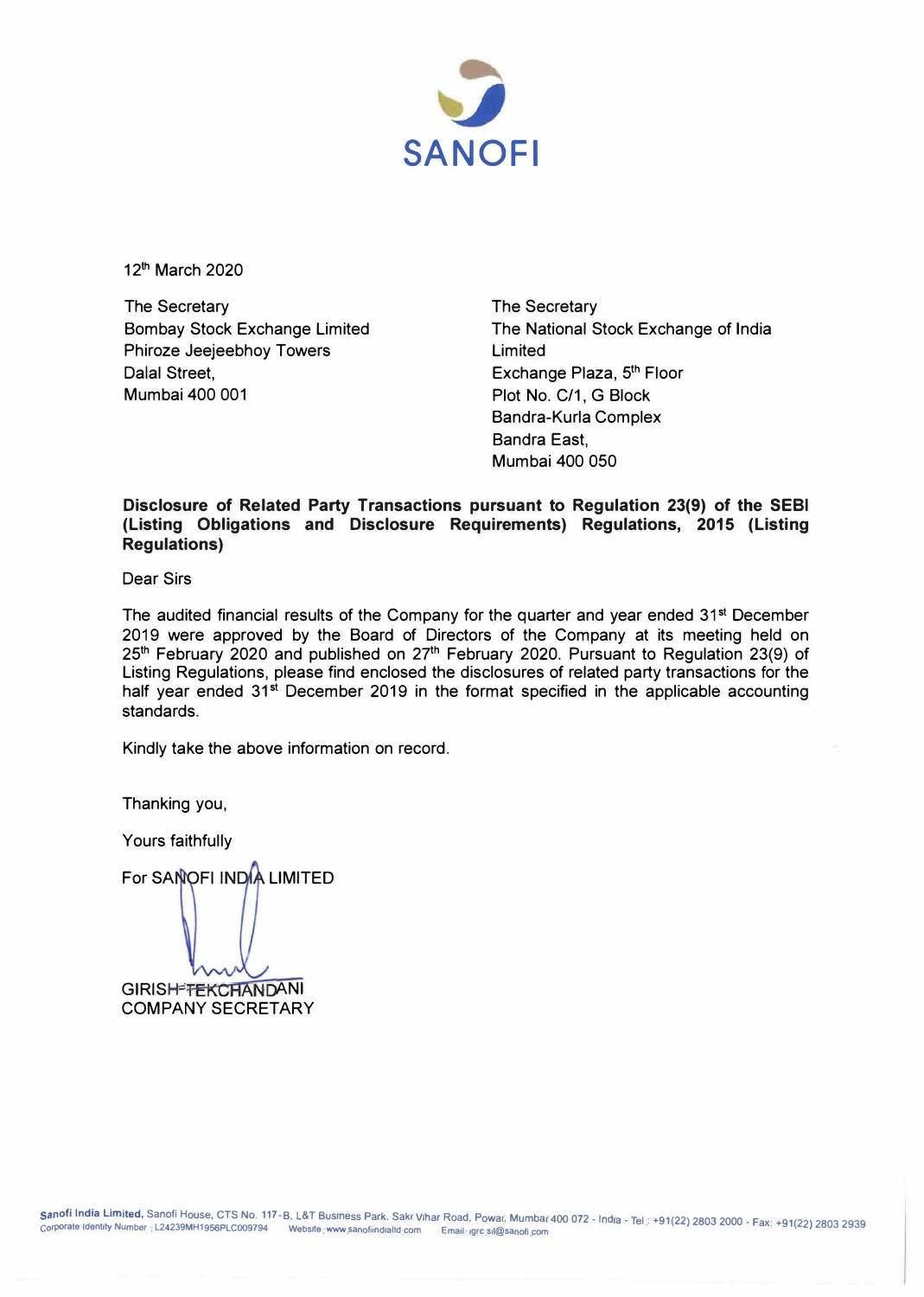- Related Party Disclosures **i. Parties where control exists:**  al Sanofi S.A. France, ultimate holding company b) Hoechst GmbH, Germany, holding COmpany
	-

ii. Other related parties in Sanofi Group where common control exists and with whom transactions have taken place during the year.<br>Sanofi-Aventis Singapore Pte. Limited<br>Francopia S.A.R.L. Sanofi-Aventis Deutschland GmbH<br>Sanofi-Aventis Groupe S.A.<br>Sanofi Lanka Limited<br>Sanofi Chimie S.A<br>Sanofi Pasteur India Private Limited Sanofi-Synthelabo (India) Private Limited<br>Sanofi Winthrop Industrie S.A.<br>Sanofi-Aventis Pakistan Limited<br>Sanofi Healthcare India Private Limited ( Formerly Shantha Biotechnics Private Limited) Sanofi Aventis Arabia Co. ltd. Sanofi India Limited Provident Fund Sanofi us Services Inc.

## iii. Key management personnel of the Company for the year

| Mr. Rajaram Narayanan - Managing Director |                                              |
|-------------------------------------------|----------------------------------------------|
| Mr. Charles Billard                       | - Whole Time Director and CFO                |
| Mr. Cherian Mathew                        | - Whole Time Director (w.e.f. July 29, 2019) |
| Mr. Girish Tekchandanl                    | - Company Secretary                          |

- **iv. Non-Executive Directors**  Mr. Thomas Rouckout
	- Mr. Cyril Grandchamp-Desraux Dr. Shailesh Ayyangar

# **v. Independent Directors**

- 
- Mr. Aditya Narayan Mr. Rangaswamy R. Iyer Mrs. Usha Thorat
- 

¥

# **vi. Transactions durina the vear**

| vi. Transactions during the year                                                        | (₹ in Million)                        |  |
|-----------------------------------------------------------------------------------------|---------------------------------------|--|
| <b>Particulars</b>                                                                      | For 6 months<br>ended Dec 31.<br>2019 |  |
| Other related Parties                                                                   |                                       |  |
| <b>Sale of Products</b>                                                                 |                                       |  |
| Sanofi-Synthelabo India Limited                                                         |                                       |  |
| Sanofi-Aventis Pakistan Ltd.                                                            | 12                                    |  |
| Sanofi Aventis Lanka Ltd.                                                               | 88                                    |  |
| <b>ISANOFI - AVENTIS DEUTSCHLAND GmbH</b>                                               | 142                                   |  |
| sanofi-aventis Singapore Pte.Ltd.                                                       | 4,291                                 |  |
| Sanofi Healthcare India Private Limited (Formerly Shantha Biotechnics Private Limited)  | 22                                    |  |
| Total                                                                                   | 4,557                                 |  |
| <b>Purchase of Raw Materials and Traded Goods</b>                                       |                                       |  |
| Francopia                                                                               | 669                                   |  |
| sanofi-aventis Singapore Pte. Ltd.                                                      | 3,237                                 |  |
| Total                                                                                   | 3,906                                 |  |
| <b>Expenses recharged to other companies</b>                                            |                                       |  |
| Sanofi Aventis Groupe                                                                   | 9                                     |  |
| <b>Sale of Services</b>                                                                 |                                       |  |
| Sanofi Pasteur (India) Pvt. Ltd.                                                        | 115                                   |  |
| Sanofl-Synthelabo (India) Limited                                                       | 631                                   |  |
| sanofi-aventis Singapore Pte.Ltd.                                                       | 37                                    |  |
| Sanofi Winthrop Industrie                                                               | 86                                    |  |
| <b>SANOFI CHIMIE</b>                                                                    | 11                                    |  |
| Sanofi Healthcare India Private Limited (Formerly Shantha Biotechnics Private Limited)  | 6                                     |  |
| Total                                                                                   | 886                                   |  |
| <b>Rent Income</b>                                                                      |                                       |  |
| Sanofi-Synthelabo (India) Private Limited                                               | (1)                                   |  |
| Interest income on loans                                                                |                                       |  |
| (Sanofi Healthcare India Private Limited (Formerly Shantha Biotechnics Private Limited) | 213                                   |  |

,

×.

 $\overline{\phantom{a}}$ 

ž.